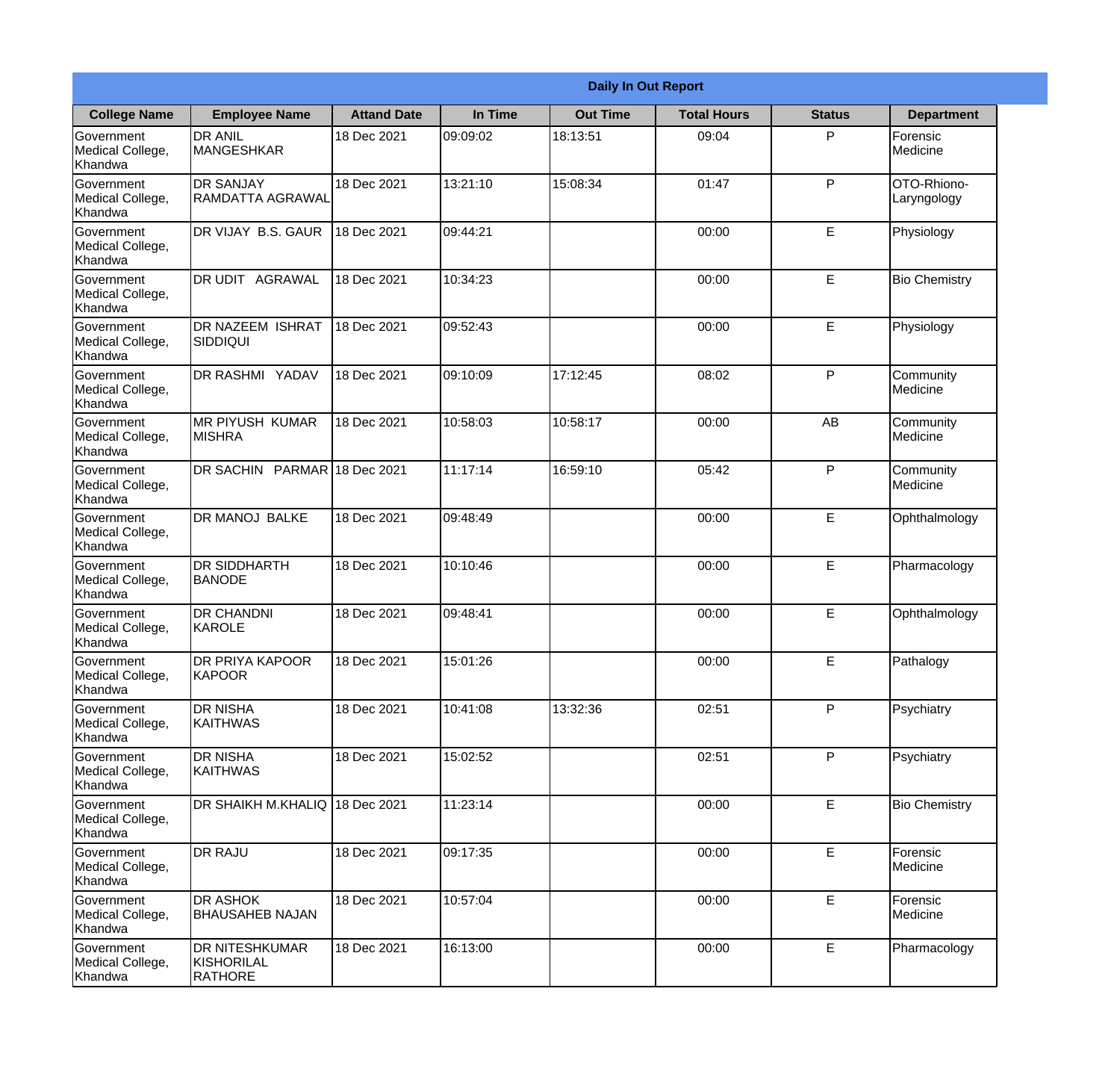| <b>Designation</b>                  | <b>Category</b> |
|-------------------------------------|-----------------|
| Assistant Professor   Para Clinical |                 |
| Professor                           | Clinical        |
| Associate Professor Non Clinical    |                 |
| Associate Professor Non Clinical    |                 |
| Professor                           | Non Clinical    |
| Assistant Professor   Para Clinical |                 |
| Statistician                        | Para Clinical   |
| Assistant Professor   Para Clinical |                 |
| Assistant Professor   Clinical      |                 |
| Associate Professor   Para Clinical |                 |
| <b>Assistant Professor</b>          | IClinical       |
| Demonstrator/Tutor   Para Clinical  |                 |
| <b>Assistant Professor</b>          | Clinical        |
| Assistant Professor   Clinical      |                 |
| Professor                           | Non Clinical    |
| Demonstrator/Tutor   Para Clinical  |                 |
| Associate Professor   Para Clinical |                 |
| Demonstrator/Tutor   Para Clinical  |                 |

## **Daily In Out Report**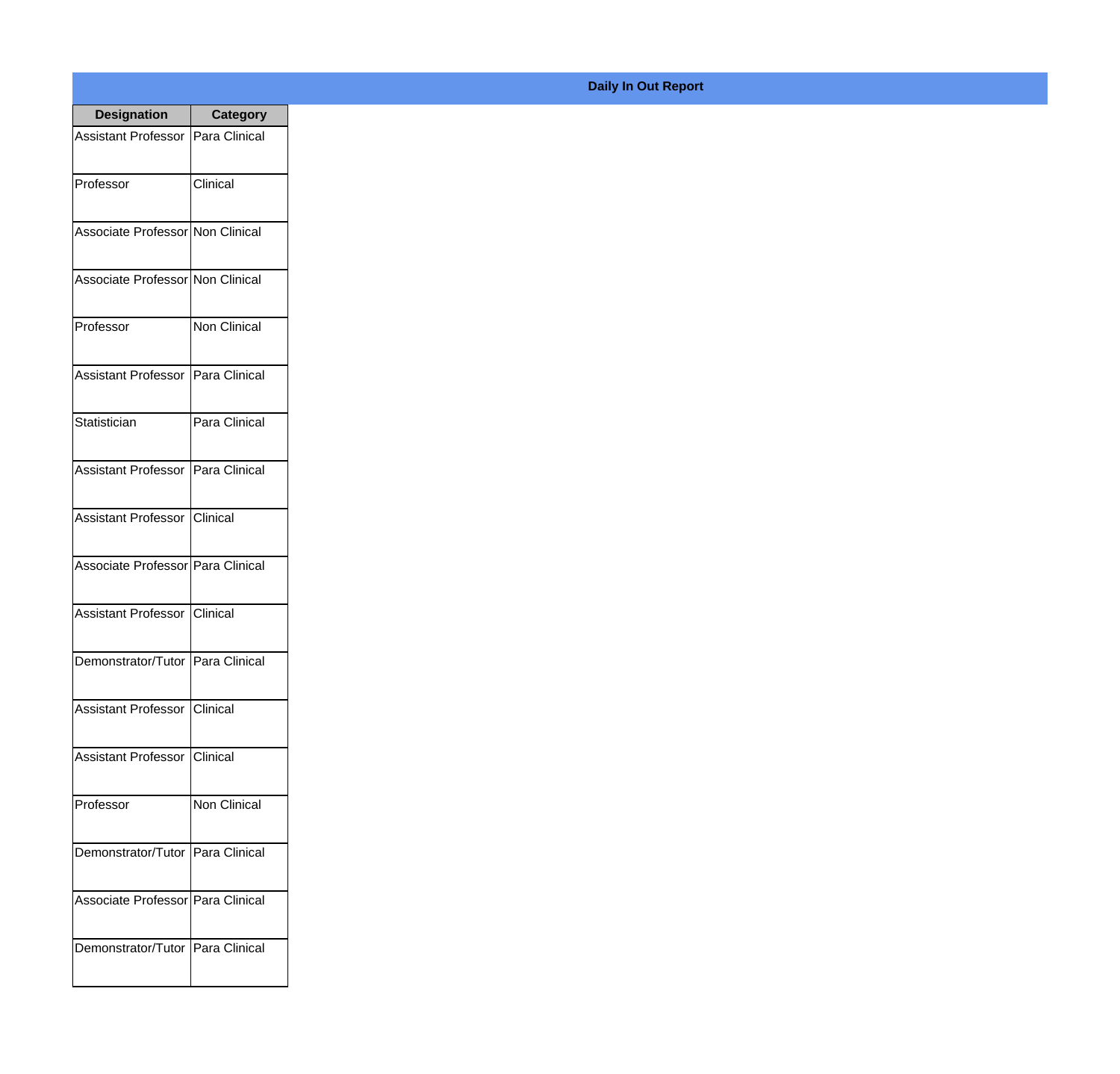|                                                  | <b>Daily In Out Report</b>         |             |          |          |       |   |                                   |
|--------------------------------------------------|------------------------------------|-------------|----------|----------|-------|---|-----------------------------------|
| Government<br>Medical College,<br>Khandwa        | DR PRIYESH<br>IMARSKOLE            | 18 Dec 2021 | 17:22:47 | 17:23:00 | 00:01 | P | Community<br>Medicine             |
| Government<br>Medical College,<br>Khandwa        | IDR PRIYESH<br>IMARSKOLE           | 18 Dec 2021 | 17:52:12 |          | 00:01 | P | Community<br>Medicine             |
| Government<br>Medical College,<br>Khandwa        | DR SUNIL<br><b>BAJOLIYA</b>        | 18 Dec 2021 | 10:45:22 |          | 00:00 | Е | <b>OTO-Rhiono-</b><br>Laryngology |
| Government<br>Medical College,<br>Khandwa        | DR NISHA MANDLOI<br><b>IPANWAR</b> | 18 Dec 2021 | 15:52:58 |          | 00:00 | Е | Obstetrics &<br>Gynaecology       |
| Government<br>Medical College,<br>Khandwa        | <b>IDR MUKTESHWARI</b><br>IGUPTA   | 18 Dec 2021 | 11:26:29 | 15:27:20 | 04:01 | P | Pharmacology                      |
| Government<br>Medical College,<br>Khandwa        | DR YASHPAL RAY                     | 18 Dec 2021 | 15:04:14 |          | 00:00 | E | Anatomy                           |
| <b>Government</b><br>Medical College,<br>Khandwa | WAGHMARE<br><b>RENU</b>            | 18 Dec 2021 | 09:54:22 | 18:26:53 | 08:32 | P | Community<br>Medicine             |